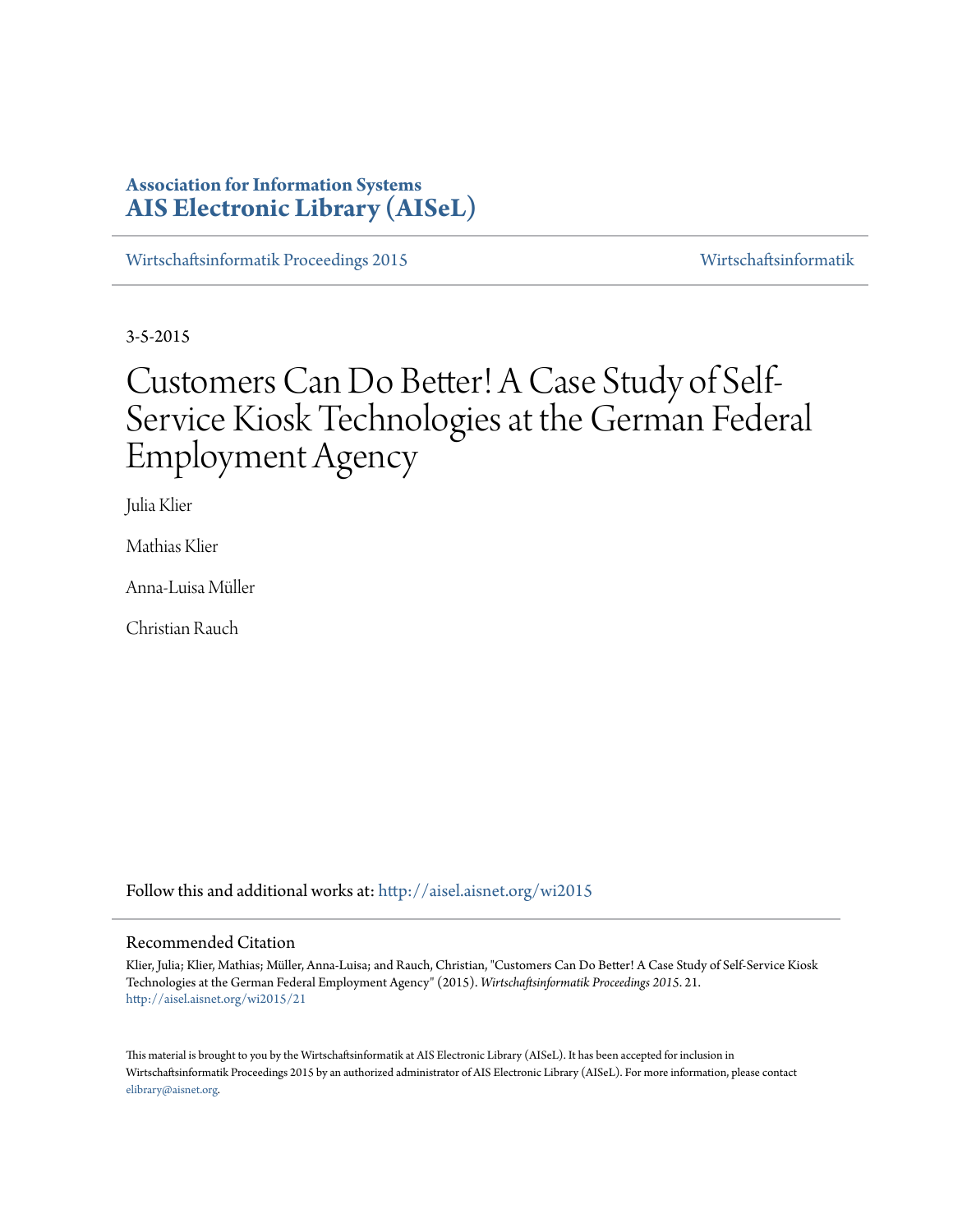# **Customers Can Do Better! A Case Study of Self-Service Kiosk Technologies at the German Federal Employment Agency**

Julia Klier<sup>1,\*</sup>, Mathias Klier<sup>1</sup>, Anna-Luisa Müller<sup>2</sup>, and Christian Rauch<sup>3</sup>

<sup>1</sup> University of Regensburg, Regensburg, Germany {julia.klier,mathias.klier}@wiwi.uni-regensburg.de <sup>2</sup> University of Augsburg, Augsburg, Germany anna-luisa.mueller@fim-rc.de <sup>3</sup> Bundesagentur für Arbeit, Stuttgart, Germany christian.rauch2@arbeitsagentur.de

**Abstract.** Self-service technologies have been gaining increasing importance in public and private organizations over recent years. One of the predominant responsibilities of the customers in the context of self-service is to enter their data on their own. Self-service for data entry can help organizations to further enhance the efficiency of their processes and to make customer experience smoother. However, as self-service for data entry is intended to be handled without intensive employee assistance, inexperienced data entry can lead to data quality problems. Although academic research has explored several effects of self-service technologies, there is still a lack of research investigating the effect of self-service data entry on data quality. Thus, in an in-depth case study in cooperation with the German Federal Employment Agency we analyzed how customer self-service for data entry affects data quality and found that assisted selfservice data entry leads to highest data quality.

**Keywords:** Self-Service Technology, Data Quality, Case Study Research, German Federal Employment Agency

#### **1 Introduction**

Over recent years, organizations have been harnessing the power of new technologies to deliver an increasing number of self-service applications as an integral part of their offerings [1]. Customers and citizens can engage in self-service kiosk technologies at airport and travel kiosks, vending machines, food-ordering kiosks, self-check-ins, health care kiosks, and retail kiosks [2]. Providers perceive self-service technologies as a chance not only to capture greater efficiencies [3] but also as a potential to enable customers as well as citizens to create service outcomes independently of direct involvement of a service firm employee [4], [5]. When customers or citizens engage as "active participants in the organization's work" [6], they are required to take over various responsibilities which formerly resided in the responsibility of the company or

<sup>12&</sup>lt;sup>th</sup> International Conference on Wirtschaftsinformatik,

March 4-6 2015, Osnabrück, Germany

Klier, J.; Klier, M.; Müller, A.; Rauch, C. (2015): Customers Can Do Better! A Case Study of Self-Service Kiosk Technologies at the German Federal Employment Agency, in: Thomas. O.; Teuteberg, F. (Hrsg.): Proceedings der 12. Internationalen Tagung Wirtschaftsinformatik (WI 2015), Osnabrück, S. 302-316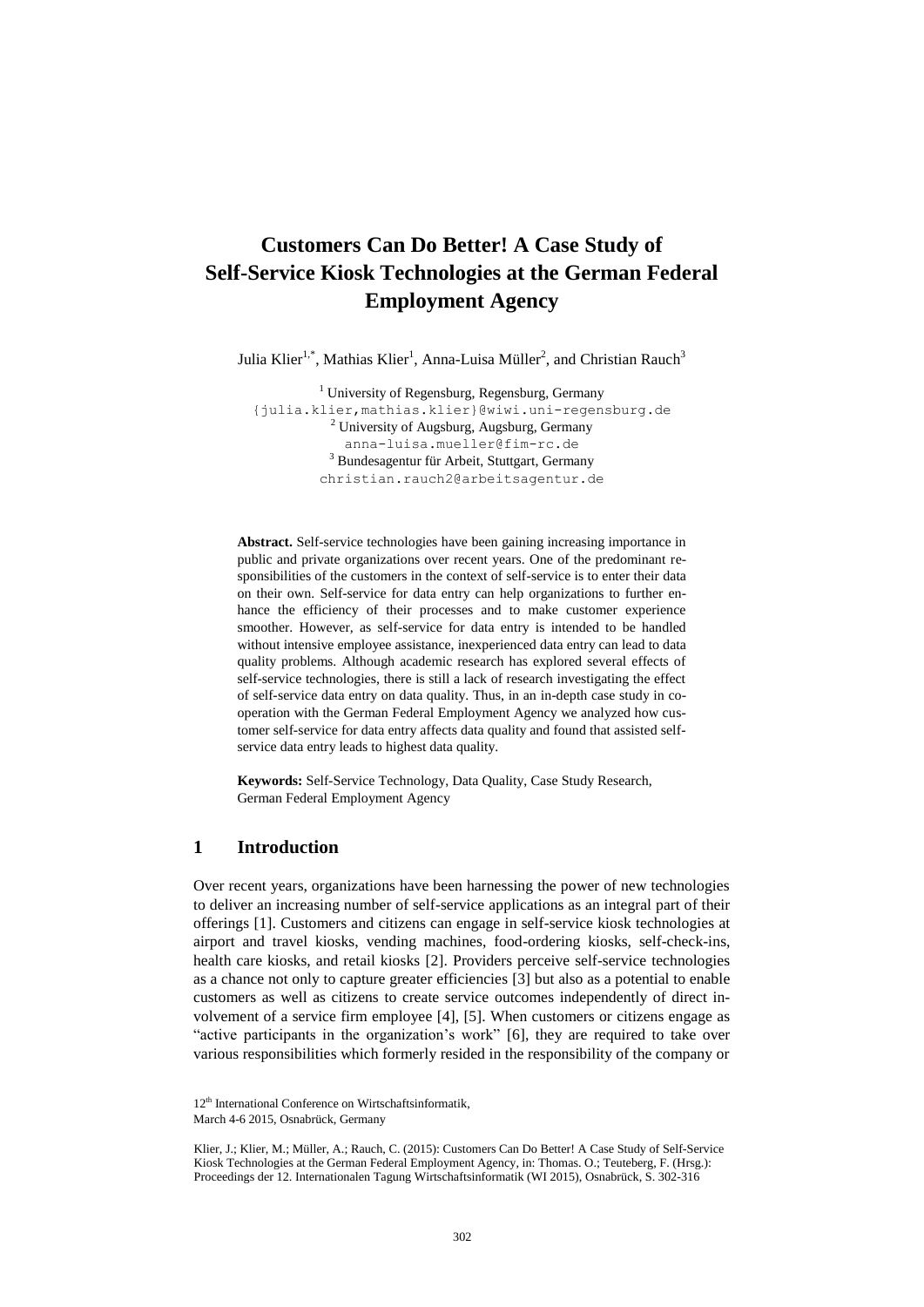the government. One of the predominant responsibilities in the context of self-service is that consumers enter their data on their own. Research shows that for companies self-service for data entry is often more time and cost efficient than service by employees as it allows employees to concentrate on more value-generating activities [7]. Forrester Research, for example, points out that self-service technologies can reduce the cost of a service interaction from \$35 on the phone to 75 cents online [8].

To fully realize the benefits of self-service data entry, data has to be entered at high quality. However, as self-service data entry is intended to be handled without intensive assistance [7], inexperienced and unsupervised data entry can lead to data quality problems. For example, a competent data entry clerk has an average error rate of 2-4 percent – by contrast, the error rate on the web is 10-15 percent, since members of the public are entering the data [9]. Having high-quality and well-integrated data is hence one of the cornerstones of a successful self-service implementation. It contribute substantially to eliminating operational cost exceeding caused by incomplete and incorrect data, and to enhancing revenue through improved customer targeting and retention [10]. Although in recent years extensive academic work has explored related effects of self-service technologies such as process efficiency and customer satisfaction (e.g. [11-13]), there is still a lack of research investigating the effect of selfservice data entry at kiosk systems on data quality. Thus, the aim of this paper is to investigate how self-service for data entry affects data quality and how organizations can improve data quality for existing self-service kiosk technologies. To answer this research question, we conducted an extensive case study in cooperation with the German Federal Employment Agency. The remainder of this paper is structured as follows: In the next section, we first review the existing literature concerning the nature of self-service and related effects. We then describe the research design, followed by the specification of the data collection process. Afterwards, we analyze the data of the German Federal Employment Agency and present our findings. Based on that, we derive implications for research and practice and critically reflect on limitations. Finally, we conclude with a brief summary.

## **2 Theoretical Background**

The transformation of customers from 'passive audiences', who received services and goods, to 'active players' that participate in the organization's work [14] has led to customers engaging in dialogue with the company and taking over various responsibilities which formerly resided in the scope of the company [15]. In that context, researchers have recognized the critical role of technology in the delivery of services [4], [16]. Self-service technologies are defined as "technological interfaces that enable the customers to produce a service independent of direct service employee involvement" [17, p. 50]. To express the notion of self-services, literature contains a number of terms or concepts, such as 'partial employee', 'virtual customer integration', 'coproduction' 'mass customization', and 'co-creator'. In the following, we focus on self-service kiosk technologies such as booking terminals or self-service check-ins which are rather present in service environments and which emphasize the technology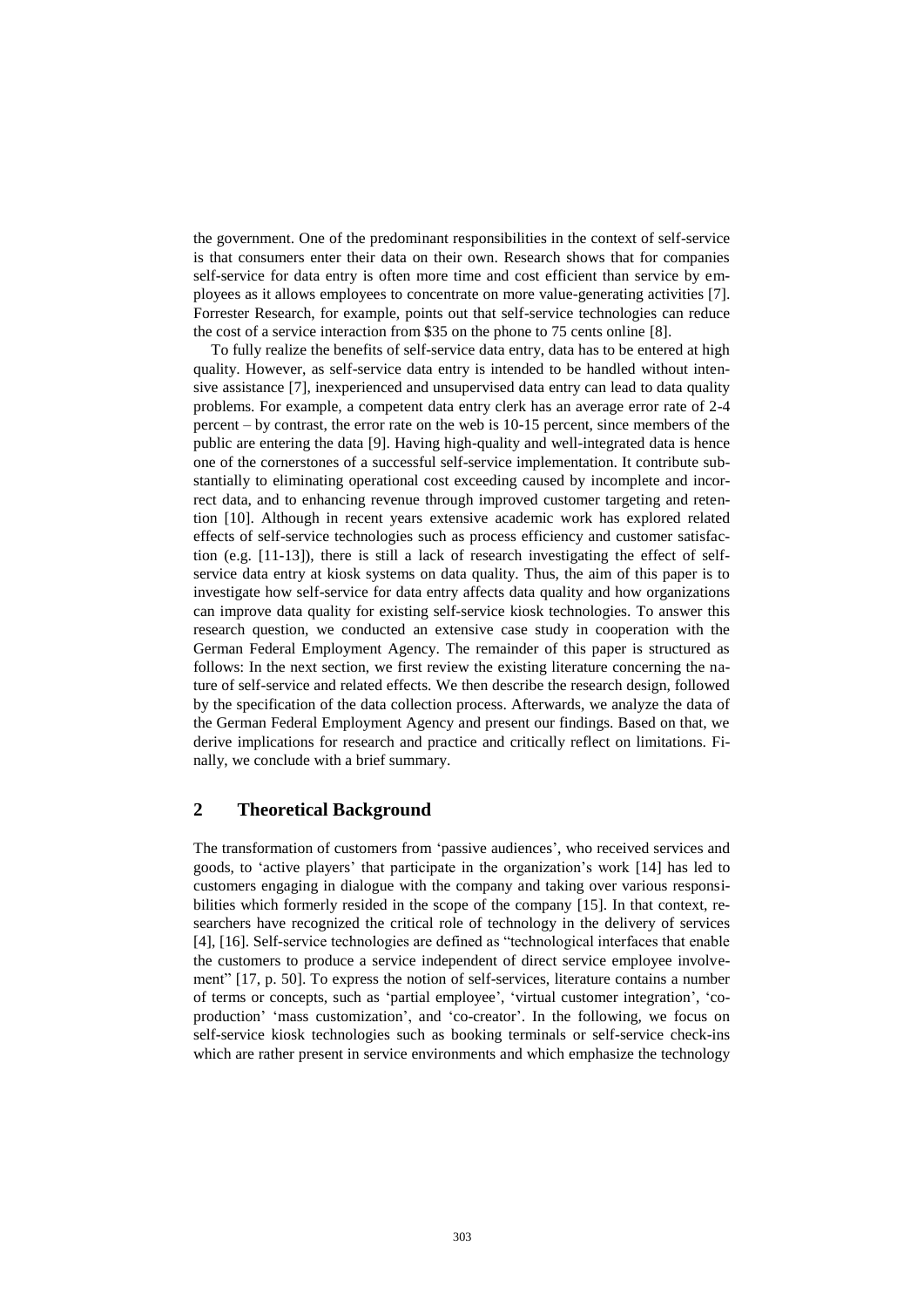perspective. Self-service kiosk technologies hence can be described as new operational models that imply new types of customer interactions and customer touch points [18] and it is apparent that they will play an even more important role in service delivery in the future. Customers entering data on their own is one main critical success factor leveraging the potential of self-service kiosk technologies in the future [19].

In response to the increasing role of self-service technologies, researchers have begun to investigate the different effects of self-service technologies from either the organizations' or the customers' perspective. Effects from an organization's point of view include factors such as speed of delivery, precision and customization [20], reduced costs as well as increased productivity and efficiency [12], and improved competitiveness and increased market share [21]. From a customer's point of view, selfservices can provide opportunities to enhance satisfaction and loyalty and can lead to positive referrals or word-of-mouth effects [11], [22]. The present paper takes the perspective of an organization that offers self-service technologies to its customers.

In the organizational context, researchers point out the role of data quality [9]. Although quality issues of the customers' contributions in general have been discussed in several conceptual and empirical publications (e.g., [23-25]), the field of data quality has not been investigated in detail so far. Data quality can be defined as the measure of agreement between the data views presented by an information system and that same data in the real-world [26]. It compromises different dimensions such as correctness, completeness, consistency, and currency [27]. Research found that by using self-service the amount of backend data entry work was significantly reduced, which in turn eliminated the need to employ (temporary) data entry clerks [28]. Reid and Caterall state that if customers perform a process less expertly than employees, the quality of the data provided may be compromised [9]. In addition, research has also dealt with the risks of multiple entries of the same data within a multichannel environment. Hence, the transfer of authority to the customer and the related decentralization reduces the chances of a consistent data quality standard being taken [29].

However, beside these first statements confirming that the topic is relevant for research (e. g. [9]), to the best of our knowledge, no study analyses how customer selfservice for data entry affects data quality and how organizations can improve data quality at existing self-service kiosk technologies. With datasets growing in size, data quality becomes increasingly important. Prior research emphasizes that insufficient data quality may lead to wrong decisions and high costs [30] and that a high data quality level is needed to perform all kind of decisions and business processes properly [31], [32]. Thus, the following study attempts to fill this research gap by investigating how customer self-service for data entry affects data quality and how organizations can improve data quality at existing self-service kiosk technologies.

## **3 Research Design**

#### **3.1 Case Study Research**

To determine how customer self-service for data entry affects data quality, we decided to draw on case study research. We believe that case study research is especially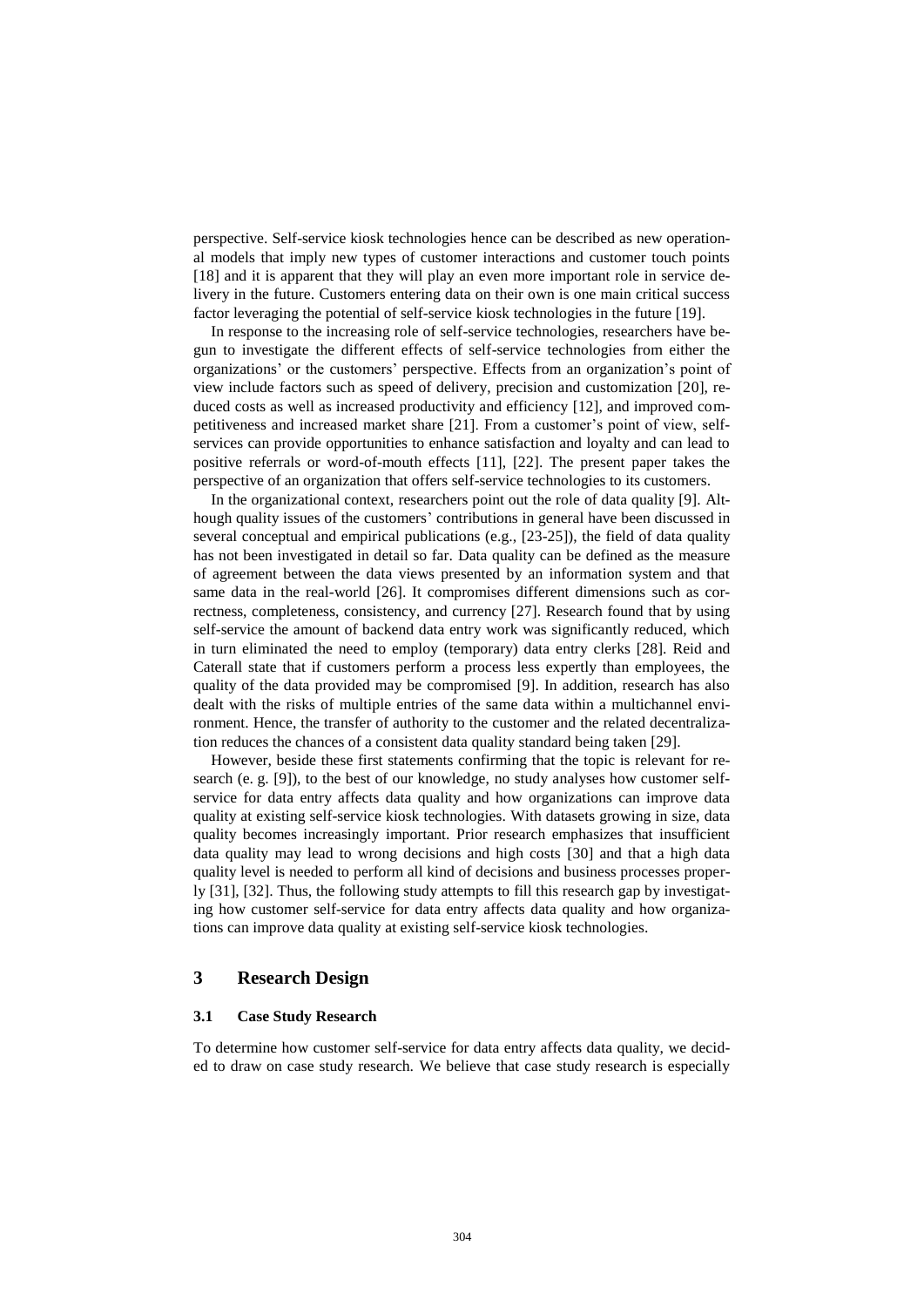well-suited to our problem for three reasons. First, case study research provides a way to analyze customer self-service kiosk technologies in a natural setting, that means without exerting any control over the process or participants, which allows us to learn about this contemporary phenomenon in depth. Second, since the data quality phenomenon we are investigating cannot be separated from the context of customer selfservice for data entry (e.g. there is a difference if employees are available and provide customers with support or not), phenomenon and context are not clearly obvious and we obtain "many more variables of interest than data points" [33, p. 18] and, in the end, more than one result. Third, our analysis relies on multiple sources of evidence as we use both qualitative as well as quantitative data and we have less a priori knowledge than is required to apply other research methods.

The case study research method consists of three stages that structure the research process (see [34]). The first stage, research design, is linked to "the attributes associated with the design of the study" [34, p. 605]. The second stage, data collection, refers to the quality of the data compilation process, including the choice of methods (qualitative and quantitative). Finally, the third stage, data analysis, is concerned with the process description, the techniques, and the modes of separating and grouping the data in order to derive interpretations as a basis for recommendations for action. The remainder of this paper is organized in accordance with these stages.

#### **3.2 Case Setting**

We conducted a case study in cooperation with the German Federal Employment Agency (*Bundesagentur für Arbeit*), which is the largest provider of labor market services in Germany with approximately 95,000 employees. The German Federal Employment Agency provides a comprehensive set of services for citizens, companies, and institutions. Its core tasks include placement in vocational training and employment, career counselling, and providing benefits that substitute for employment income, such as unemployment benefits and insolvency payments. These services are provided through a Germany-wide network of 156 employment agencies and about 610 branch offices.

In April 2011, the Federal Employment Agency started a project to investigate the costs and benefits of self-service kiosk technologies for data entry. In this context, to gain deeper insights, the Federal Employment Agency established self-service terminals in the entrance zone of a couple of agencies to support the data entry step in the registration process for unemployed individuals. Allowing or requiring customers to perform parts of a business process themselves is a technique intended to make processes more efficient (by reducing employee labor) and customer oriented (by giving customers a degree of freedom to decide when and how they carry out the process). However, if customers perform the process less expertly than employees, the quality of the data provided may be compromised. In the course of the project, it could be shown that self-service for data entry is more time efficient: the time savings (measured as the effort per customer) compared to the traditional process for data entry involving an agency employee were up to 20%. However, despite these findings, the management as well as the placement advisors were worried that the quality of the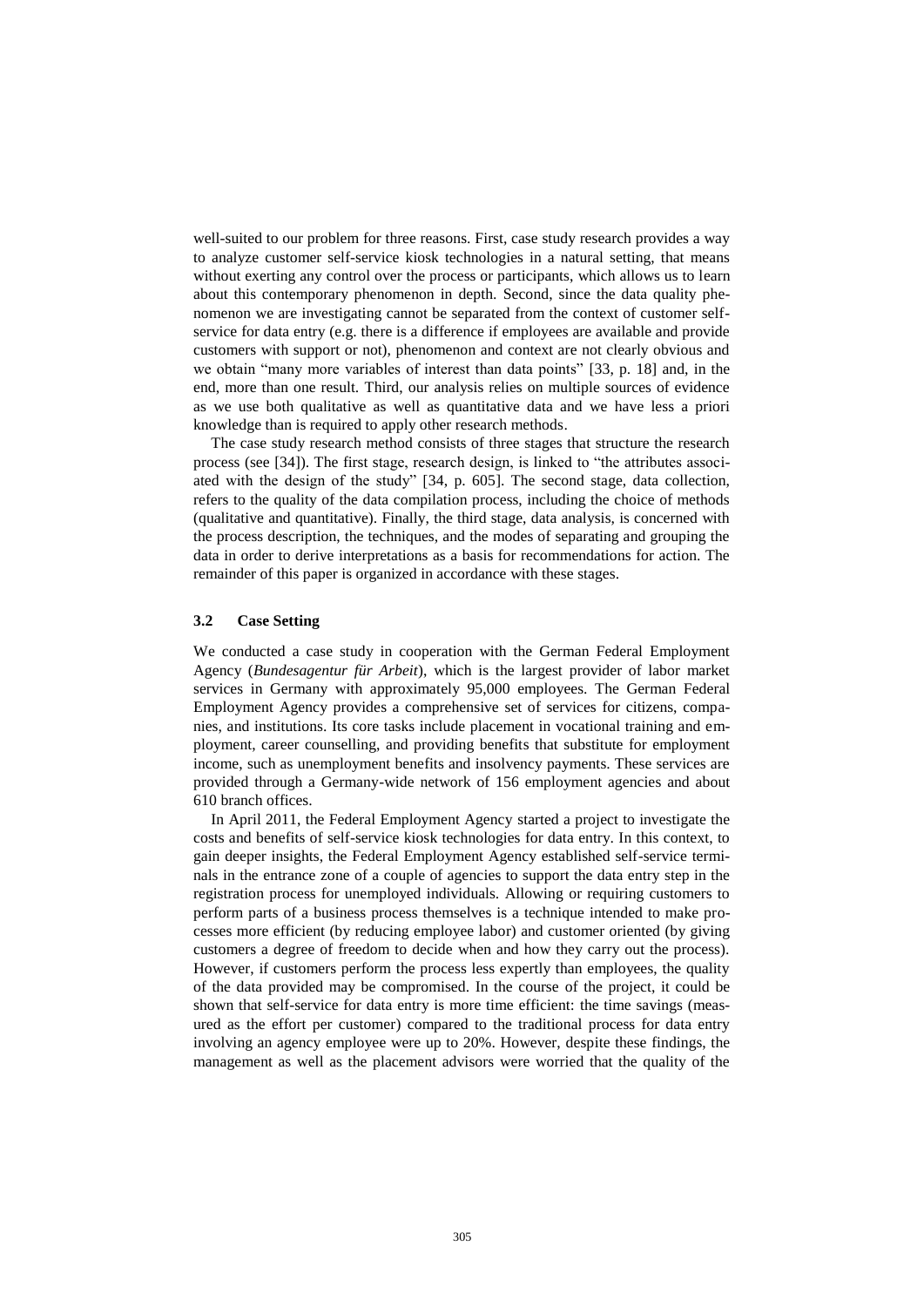data entered by customers themselves would be lower than when entered by an agency employee. The fear was that unemployed individuals would be unable to enter their data as well as an agency employee would, resulting in lower data quality and track-backs to clarify and improve the data sufficiently to make it usable for matching a customer with a job or training opportunity. Agency management was in general agreement that lower data quality would be unacceptable, as high data quality is a key factor in successfully matching unemployed individuals with placement opportunities.

To better understand this "highly exploratory" situation [34, p. 610], we decided to conduct a pilot study at four agencies across Germany (one each in southern, western, eastern and northern Germany) from September to November 2011. In this time period, data was collected on an on-going basis. On average three days a week, a team of two researchers spent "time to develop an intimate understanding of the setting and the phenomenon of interest" [34, p. 611]. This team-based approach allows researchers to obtain a rich set of observations and quantifications, which in turn fosters greater confidence in the results [35].

#### **3.3 Unit of Analysis**

The phenomenon under investigation is the process of entering data and the quality of the resulting data set for unemployed individuals. At the Federal Employment Agency, a customer's profile or data set contains personal information (e. g. name, date of birth, date unemployment started) and contact information (e. g. postal address, email). In addition, the data set records necessary occupational data, for example, information about family status, mobility, and the customer's personal educational and work-related biography. Finally, the data set contains data on the customer's job search (e. g. job, location), the customer's knowledge and capabilities as well as the customer's self-assessment of his or her personal strengths.

For the process of matching customers successfully with placement opportunities, three categories of information in the data set are especially important for the matching of individuals: First, the CV/résumé of a customer including the customer's personal educational and work-related biography, second the knowledge and skills of the customer (e.g. language skills), and third the personal strengths a customer has (e.g. goal orientation). Accordingly, these three categories were selected as the focus of the research team's analysis of data set quality. To be able to analyze the data quality for the three categories depending on different types of data entry processes, the data quality was evaluated for three types of data entry processes in a pilot study. The three different processes for customer data entry are illustrated in Fig. 1.

The first process was data entry by the customer in the employment agency's entry zone at a self-service terminal without the presence and support of an agency employee (referred to as process 1, unassisted self-service data entry). In that process the customer is asked to go to the self-service terminals, where he or she is led through the self-service application without any help. The second process was for self-service data entry by customers, as in process 1, but with an agency employee available to help (referred to as process 2, assisted self-service data entry). For example, if the customer is not sure about certain CV entries, he or she can ask the assistant for sup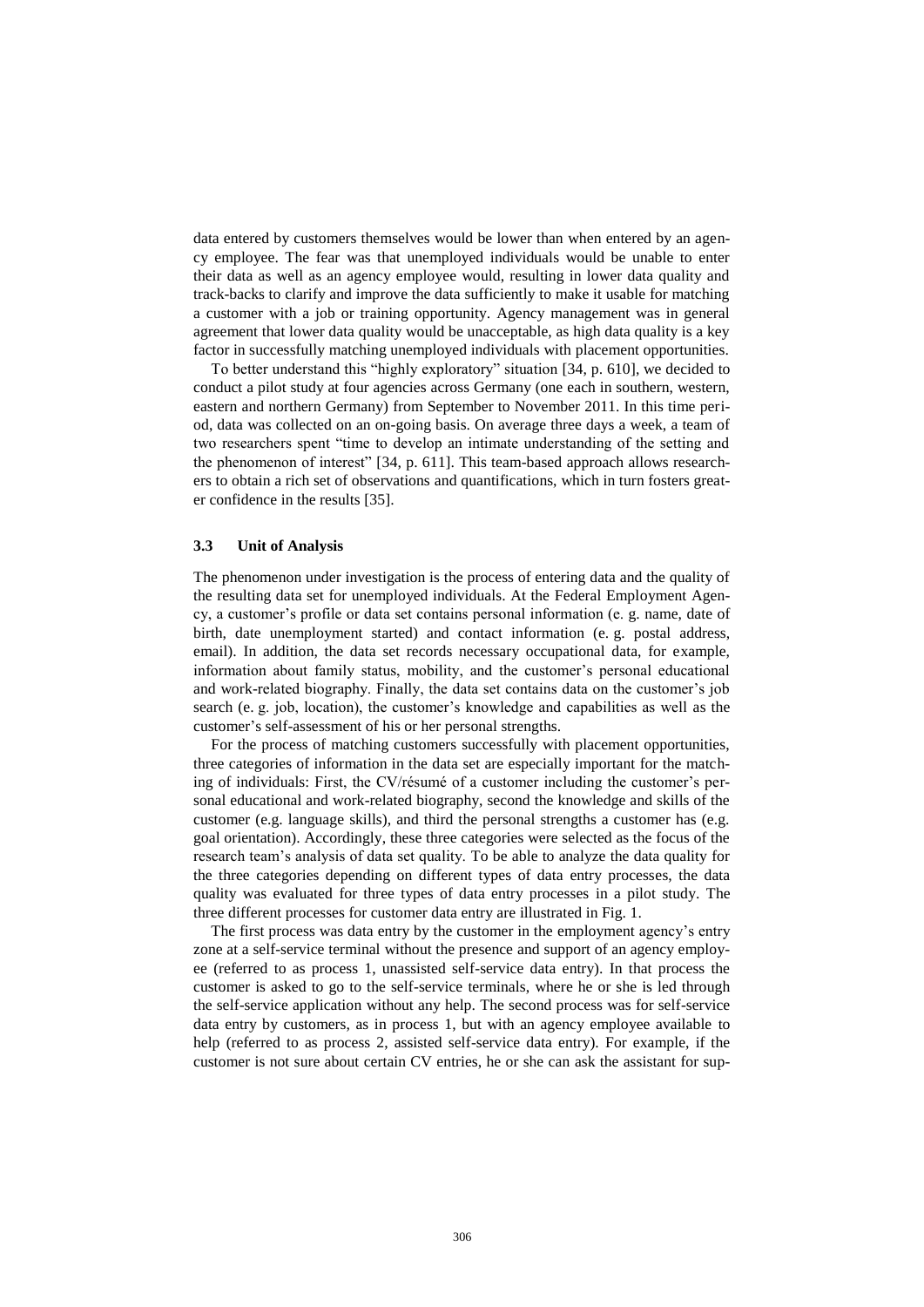port. The third process (i.e., the data entry process as traditionally executed) comprises data entry by an employee (referred to as process 3, data entry by an employee). After the reception staff member registers the customer as unemployed, the entry zone employee takes the customer's data by means of a conversation and enters the data into the system. The required process result independent of the process is a comprehensive dataset that is required for the next step of matching and placement (typically as a conversation with a placement advisor).

To ensure valid results and create the organizational conditions in the pilot, process 1 was carried out in agencies 1 and 2, and process 2 in agencies 3 and 4. The conventional process to date, process 3, was carried out in all four agencies to provide a basis for comparison. The four agencies were selected in a way that they are comparable with regards to their size and customer structure.



**Fig. 1.** Three Processes for Data Entry at the German Federal Employment Agency

#### **4 Data Collection**

To provide a richer picture of the phenomenon of interest, the relevant literature (e. g. [33], [34]) recommends using different sources of evidence to investigate the unit of analysis. Therefore, to obtain the necessary data, we followed a three-step approach that integrated multiple data collection methods and sources of information (data triangulation) as well as a mix of qualitative and quantitative data.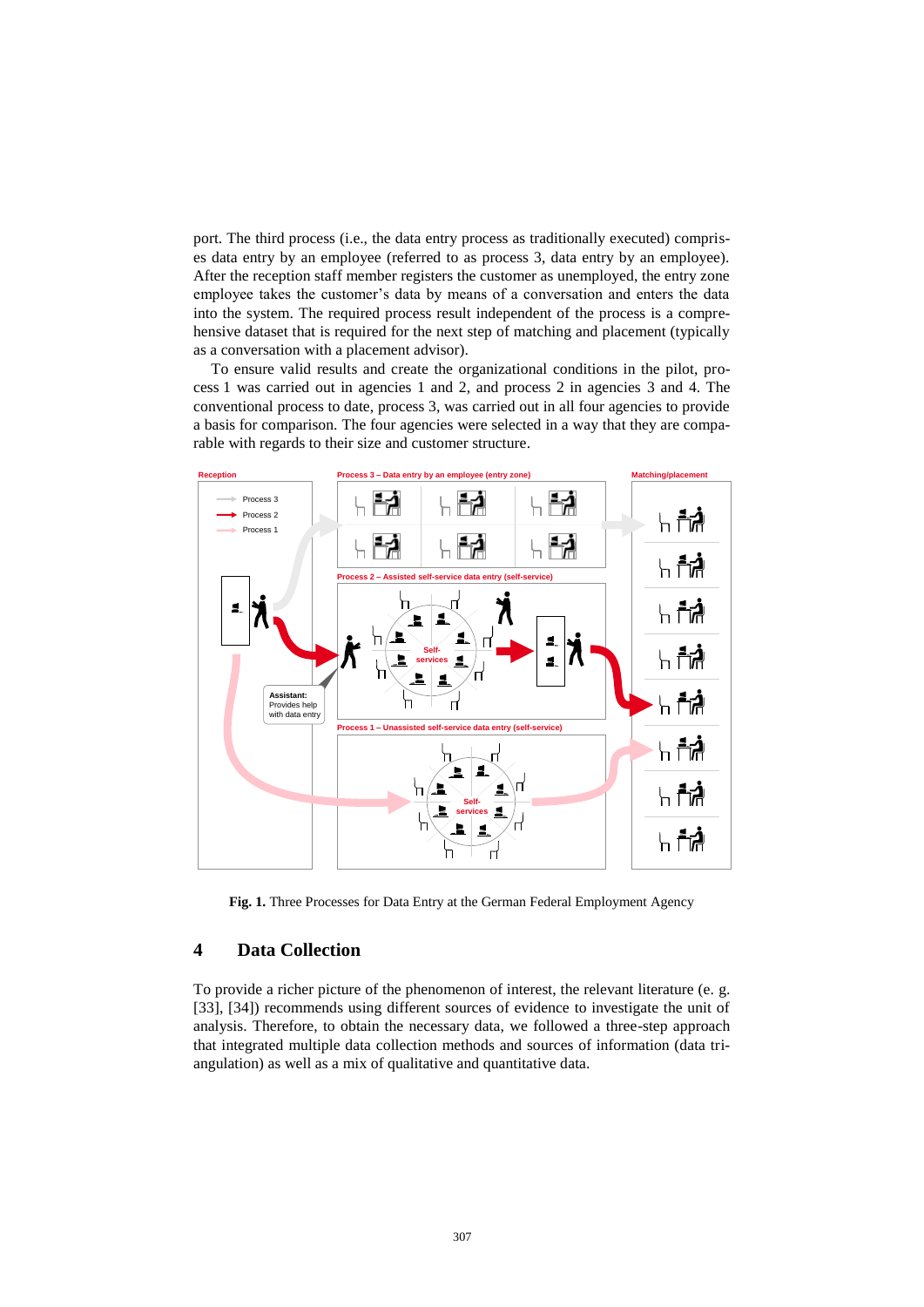In a first step, in October 2011, we conducted a survey of  $n = 110$  placement advisors at the four pilot agencies across Germany with a response rate of  $83\%$  (n = 91). In these four selected agencies all placement advisors were asked to participate at the survey. The objective was to gain insights into the placement advisors' perspective on the quality of the data sets for the three different processes (see Fig. 1). The survey consists of a six-point Likert scale and includes closed as well as open questions. As the placement advisors have to work with the entered data and are responsible for the placement of their customers (including monthly targets), it seemed critical to have them assess the data quality of the different data sets. The key question in the survey was: "How would you rate the quality of the customer-profile data in terms of completeness for matching purposes for customers who have undergone the following process?" To get a comprehensive picture beyond the survey data, we decided to conduct ten semi-structured interviews with placement advisors from all four agencies, to get insights into people's daily life. The interviewees were selected from the local management with respect to the criterion of high-performing placement advisors. The interviews had an average length of 30 minutes and were conducted in October 2011 according to an interview guide. We conducted the interviews in person and recorded, transcribed and translated them from German into English [36]. Please note that the interviews only served to give context and to confirm assumptions and to reflect on findings that were made based on the survey.

In a second step, our objective was to determine the data quality of the data sets (consisting of CV/résumé, knowledge and skills, and personal strengths) of unemployed persons (data triangulation). To that end, we collected  $n = 428$  customer data sets at the four agencies for the three processes by randomly drawing them from the Agency's IT system VerBIS. The sample size of  $n = 428$  equals about 5% of the total population ( $n = 9.018$ ) that passed through one of the processes described above in an average month between September and November 2011. The selected data sets were printed as PDF documents for data analysis. The results of the analysis of the different data sources are presented in the following section.

#### **5 Data Analysis and Results**

#### **5.1 Elucidation of the Data Analysis Process**

With our guidance, three experts from the headquarter  $(> 10$  years of professional experience; formerly placement advisors, not dependent to the pilot agencies) evaluated the three categories – CV/résumé, knowledge and skills, and personal strengths – of the 428 data sets with respect to data quality. Their evaluation was based on agreed-upon criteria (discussed in the next section) and conducted by the three experts independently of each other to avoid subjective distortions and to increase the reliability of the results. As practiced by Romm and Pliskin [37], one researcher was involved in all data analysis activities to ensure objectivity. When evaluation issues emerged during the analysis, we decided on the best-fitting interpretation through team discussion. The reliability of agreement between the experts was measured with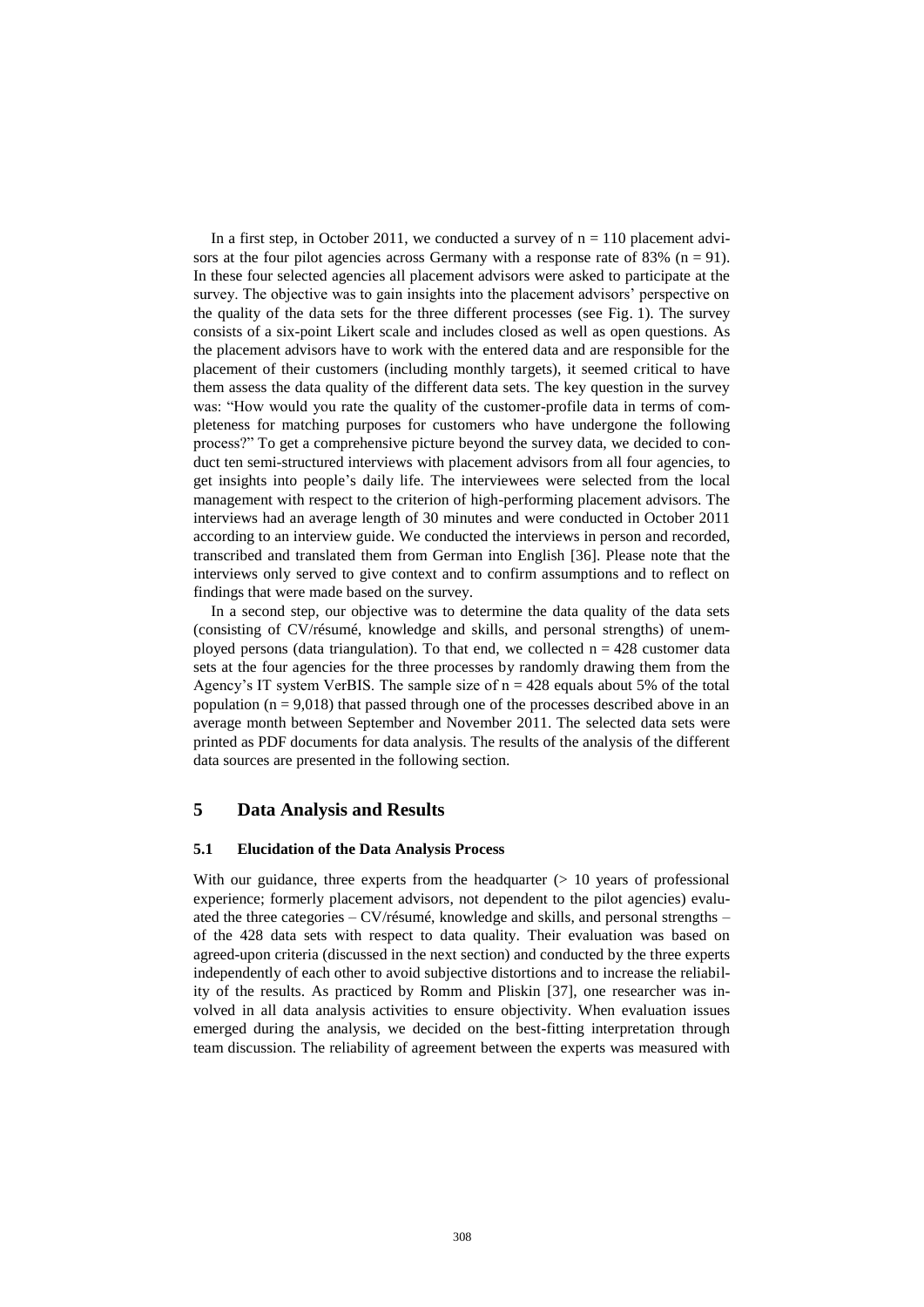Fleiss' Kappa [38]. We observed a value for Fleiss' Kappa of nearly 88% which reflects an "almost perfect agreement" between the experts [39].

#### **5.2 Measures for the Analysis of the Data Sets**

The data quality level of a data set is measured by the completeness of the three categories CV/résumé, knowledge and skills, and personal strengths. Completeness as a data quality dimension represents "the extent to which data are of sufficient breadth, depth, and scope for the task at hand" [40]. We decided to focus on the data quality dimension completeness for two major reasons. On the one hand, completeness is one of the key dimensions of data quality and its measurement does – in contrast to other data quality dimensions like correctness – not necessarily require a so-called real world test [41]. Indeed, a real world test in terms of a direct comparison of the data to their corresponding real world counterparts is usually very time-consuming and costintensive or not at all practicable (e.g. for large data sets) (cf. [42]). On the other hand, complete data are paramount in the context of placement of unemployed individuals as complete data with respect to the three categories is an indispensable requirement for successful matching within the Federal Employment Agency's JOBBÖRSE. The Federal Employment Agency attributes the data quality dimension completeness the highest relevance for a successful matching of an unemployed person.

We measured the completeness of each of the three categories on a three-point Likert scale (1=low data quality; 3=high data quality). This procedure was discussed in advance with several experienced placement advisors in each agency who checked the scale as well as the guidance for each scale item. For the category CV/résumé, for example, they concluded that a result would have "low" quality if the CV/résumé contains gaps or if the customer's occupational training and qualifications have obviously not been entered. Furthermore, they unanimously agreed that a CV/résumé with "high" data quality must cover the past seven years.

#### **5.3 Research Findings**

**Assessment of the Data Quality Level based on the Survey and the Interviews.** On the basis of the results of the survey of the placement advisors, we found that the advisors give the highest rating for data quality to process 3 (data entry by an employee) (average data quality level  $= 4.3$ ) followed by process 2 (assisted self-service data entry) (average data quality level  $= 3.2$ ) (see Fig. 2). Regarding process 1 (unassisted self-service data entry), the results show that the level of data quality receives the worst rating. Fig. 2 summarizes the results. The ANOVA as well as the pairwise posthoc comparisons using the Tukey Honest Significant Differences (HSD) test indicate significant differences  $(p<0.01)$  between the mean scores of the three processes.

The evaluation of the qualitative comments in the survey yields some observations concerning the placement advisors point of view. Various statements can be found that indicate that the data quality in the case of assisted self-service data entry is worse, as "the customer is not aware of how important it is for placement to enter complete data" (survey comment). In addition, the analysis of the interview notes lead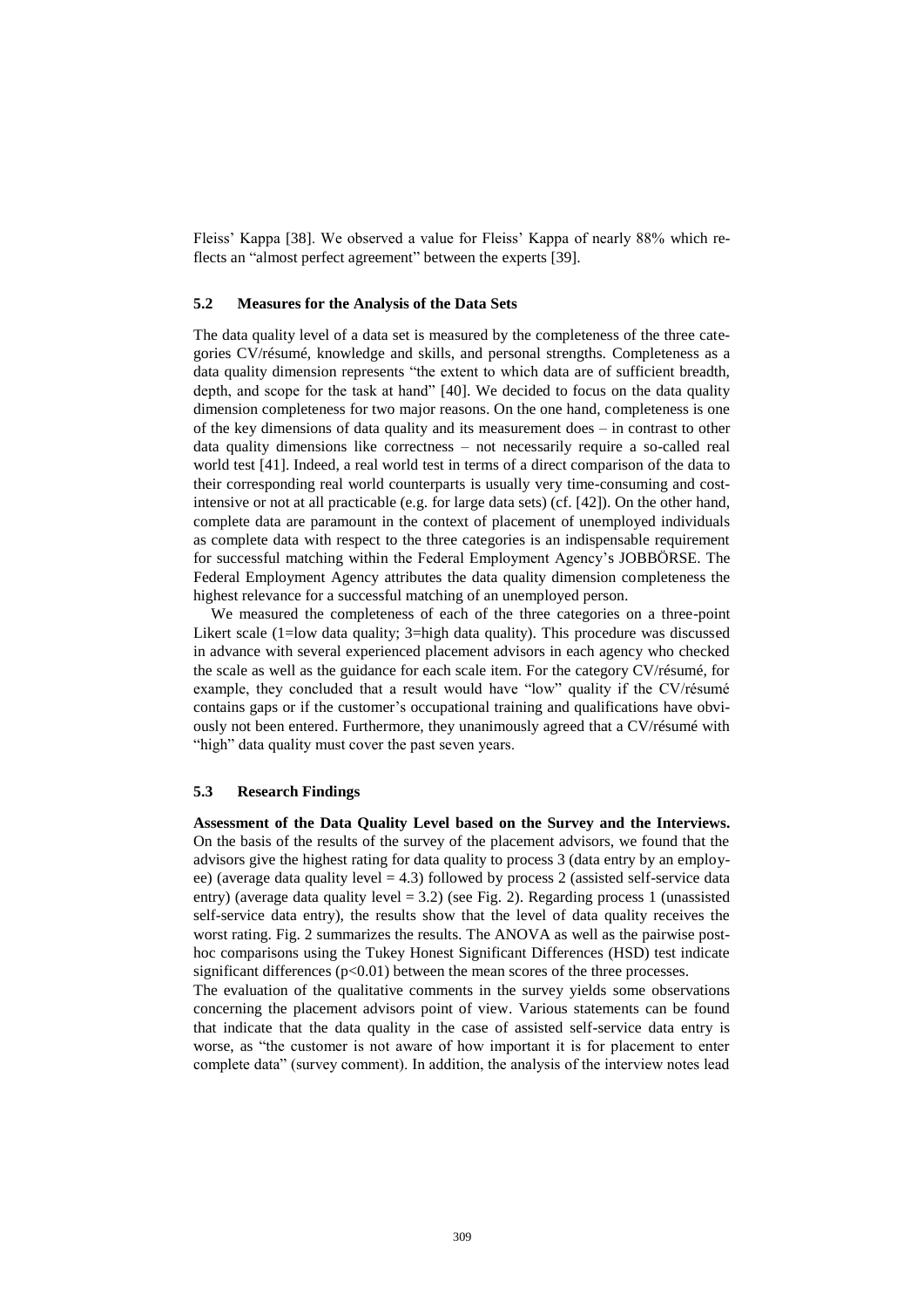to the conclusion that self-service data entry is associated with anxieties that are not directly related to data quality, but nevertheless influence the ratings. For example, seven out of the ten placement advisors interviewed in depth mention that they are of the opinion that "a positive evaluation of the self-service data entry would lead to job reductions" (statement by one placement advisor). Furthermore, eight out of the ten placement advisors are of the opinion that unemployed individuals (especially older individuals) are "overtaxed by the process of correct and complete data entry" or "unemployed individuals can carry out this [process] far more poorly than the employees" (statements by two placement advisors).

|                                                                                                                                                                                            | Average data quality level<br>$(1=very bad; 6=very good)$       |                                                        |                                                |  |
|--------------------------------------------------------------------------------------------------------------------------------------------------------------------------------------------|-----------------------------------------------------------------|--------------------------------------------------------|------------------------------------------------|--|
| Assessment data quality $(n=91)$                                                                                                                                                           | <b>Process 1</b><br>(Unassisted)<br>self-service<br>data entry) | Process 2<br>(Assisted)<br>self-service<br>data entry) | Process 3<br>(Data entry<br>by an<br>employee) |  |
| How would you rate the quality of the<br>customer-profile <sup>1</sup> data in terms of comple-<br>teness for matching purposes for customers<br>who have undergone the following process? | 2.1                                                             | 3.2                                                    | 4.3                                            |  |

1 CV/résumé, Knowledge and skills, Personal strengths

**Fig. 2.** Assessment of the Data Quality Level With Respect to the Three Different Processes

**Assessment of the Data Quality Level based on the Data Sets**. On the basis of the 428 data sets and their evaluation, we found that for the category CV/résumé process 3 (data entry by an employee) is the process with the highest data quality (average data quality level  $= 2.6$ ). First and foremost, the results make clear that – for the category knowledge and skills – the data quality for process 2 (assisted self-service data entry) is the highest (average data quality level  $= 2.5$ ). This means that the average data quality level for the category knowledge and skills in process 2 is around 39 percent higher than for process 1 and 25 percent higher than for process 3. For the third category, personal strengths, the data quality is also the highest for process 2 (assisted self-service data entry), with an average data quality level of 2.6.

Assuming that all three categories are equally important for the placement of the Federal Employment Agency's customers (that was jointly decided with the experts, the local management, and the headquarter), we aggregated the single data quality levels to an overall level. The results indicate that for the three categories analyzed, data quality is the highest for process 2 (assisted self-service data entry) (average data quality level  $= 2.5$ ). Fig. 3 summarizes the results. The ANOVA reveals significant differences  $(p<0.01)$  between the mean scores for the overall quality level of three processes. In addition, post-hoc comparisons indicate significant differences  $(p<0.01)$ between the mean score of process 2 (assisted self-service data entry) and the other processes  $(p<0.01)$  while the mean scores of process 1 (self-service data entry) and process 3 (data entry by an employee) do not significantly differ.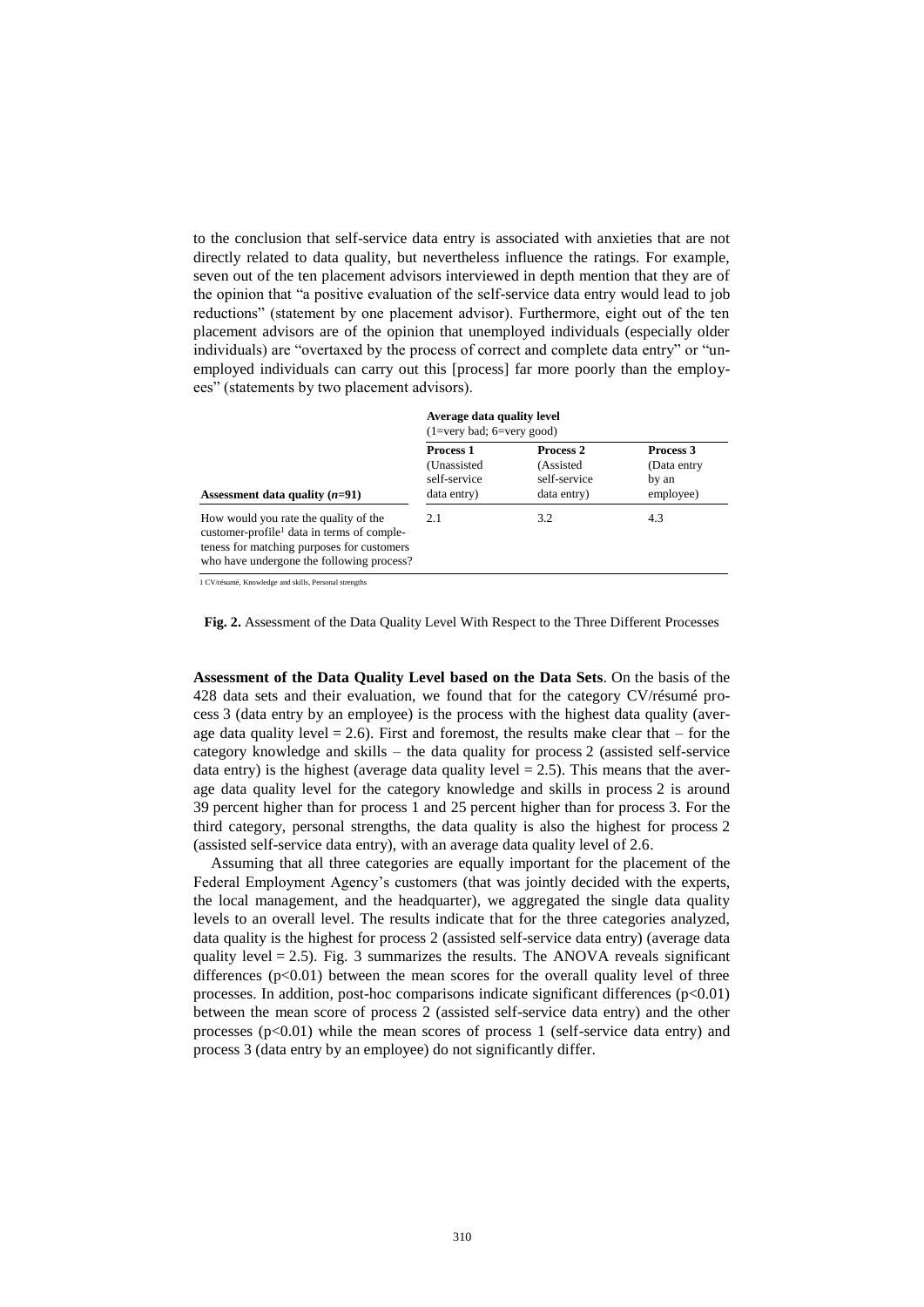|                                              | $(1=V)$ ery IOW; $3=V$ ery Ingn |                       |                       |                  |
|----------------------------------------------|---------------------------------|-----------------------|-----------------------|------------------|
| Process $(n=428)$                            | CV/résumé                       | Knowledge<br>& skills | Personal<br>strengths | Level<br>overall |
| Process 1 (Self-service data entry)          | 2.4                             | 1.8                   | 1.9                   | 2.0              |
| Process 2 (Assisted self-service data entry) | 2.5                             | 2.5                   | 2.6                   | 2.5              |
| Process 3 (Data entry by an employee)        | 2.6                             | 2.0                   | 1.9                   | 2.2              |

#### **Average data quality level** (1=very low; 3=very high)

**Fig. 3.** Average Data Quality Levels for the Three Different Processes

**Analysis with Respect to the Customers' Educational Background and Age.** To get deeper insights, we analyzed the average data quality level for the three different processes with respect to the customers' educational background and age. Based on the German education system, we distinguished the three educational background categories "low" (no educational achievement or lower secondary education), "middle" (certificate of secondary education), and "high" (higher education entrance qualification). For 52 of the 428 customers no data regarding educational background was available (n=376). We found that our previous results also hold for each of these educational categories (Fig. 4). It is remarkable that for the assisted self-service entry the data quality level significantly  $(p<0.01)$  differs with respect to the customers' educational background, a fact that cannot be observed for the other process alternatives.

|                                              | <b>background</b> $(1=very low; 3=very high)$ |                       |                     |                |
|----------------------------------------------|-----------------------------------------------|-----------------------|---------------------|----------------|
| Process $(n=376)$                            | "Low"<br>education                            | "Middle"<br>education | "High"<br>education | <b>Overall</b> |
| Process 1 (Self-service data entry)          | 2.1                                           | 2.2                   | 2.1                 | 2.1            |
| Process 2 (Assisted self-service data entry) | 2.3                                           | 2.7                   | 2.9                 | 2.6            |
| Process 3 (Data entry by an employee)        | 2.2                                           | 2.4                   | 2.2                 | 2.3            |

**Average data quality level with respect to education** 

**Fig. 4.** Average Data Quality Levels for the Three Different Processes Considering Customers' Educational Background

The Federal Employment Agency differentiates the age groups "under 25 years old" (young), "25 to 49 years old" (middle), and "50 years and older" (old). Our analyses (cf. Fig. 5) show that for each of these age groups data quality again is the highest for process 2 (assisted self-service data entry) and the mean scores for the data quality level of three processes significantly differ  $(p<0.05)$ . In this context, our results underpin that self-service kiosk technologies should not be reserved for young people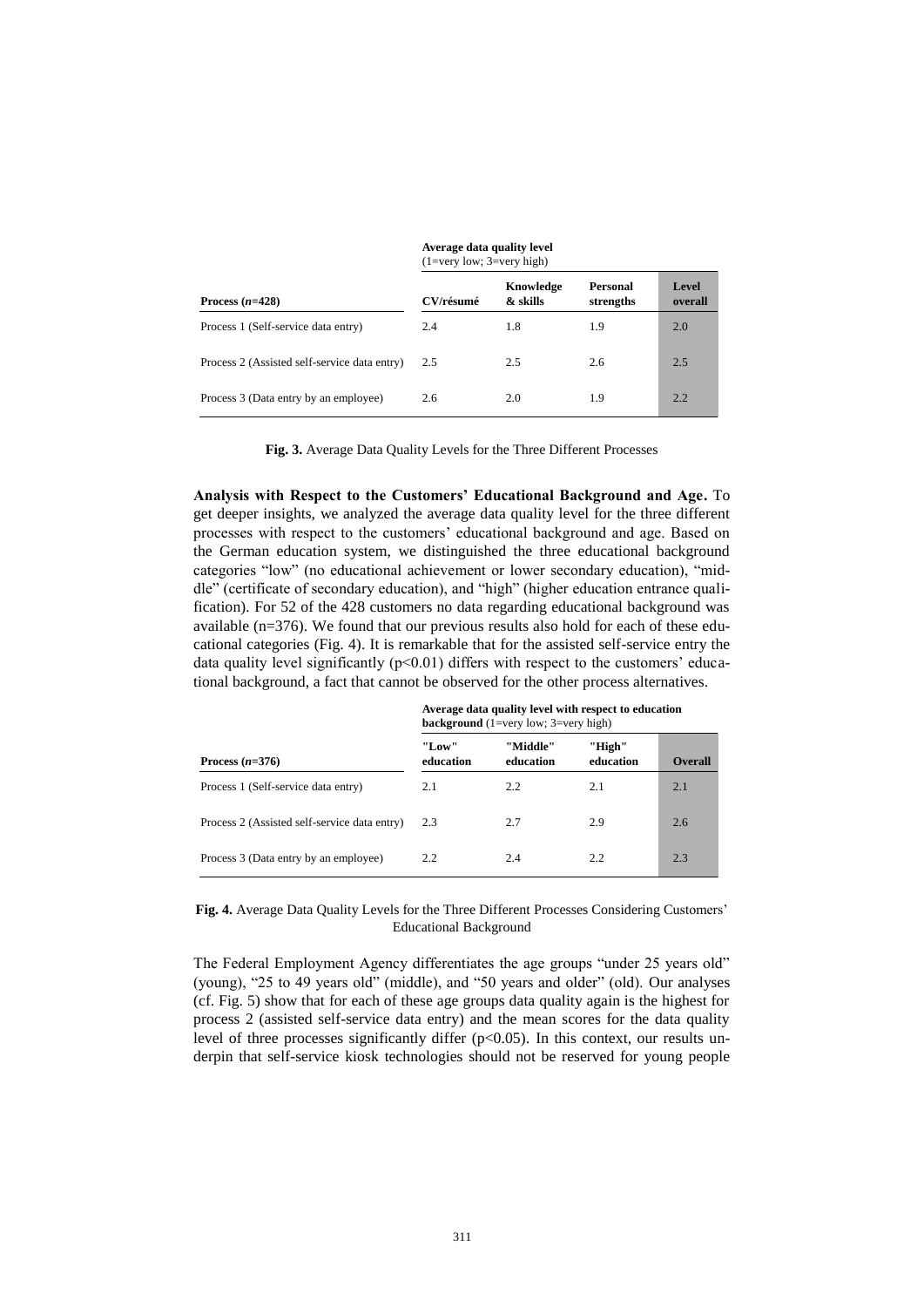and digital natives only. In our study, we did indeed observe the highest average data quality level of 2.6 for the customers of the age group "50 years or older". It should, however, be noted that especially with respect to this age group the average data quality level is subject to a massive and significant  $(p<0.05)$  decline if no agency employees are available to provide assistance (average data quality level of 1.8).

| $(1=V$ ery Iow; $3=V$ ery nigh) |          |       |                |
|---------------------------------|----------|-------|----------------|
| "Young"                         | "Middle" | "Old" | <b>Overall</b> |
| 1.9                             | 2.1      | 1.8   | 2.0            |
| 2.4                             | 2.6      | 2.6   | 2.5            |
| 2.1                             | 2.2      | 2.4   | 2.2            |
|                                 |          |       |                |

**Average data quality level with respect to customers' age** (1=very low; 3=very high)

**Fig. 5.** Average Data Quality Levels for the Different Processes Considering Customers' Age

#### **6 Implications and Limitations**

This study investigated how customer self-service for data entry affects data quality and how organizations can improve data quality at existing self-service kiosk technologies. One notable finding of the case study in cooperation with the German Federal Employment Agency is that the data quality level is the highest in case of an assisted data entry by the customer at a self-service terminal – this holds true over all customers' educational and age categories. Therefore, we can conclude that organizations can improve data quality from existing self-service kiosk technologies by providing assistance rather than switching from self-service to personal services. The results of this study complement existing knowledge and contribute to a better understanding and profound conclusions which self-service to apply when data quality matters.

As findings of data quality research indicate, a high data quality level is a prerequisite for good decision making, improved customer targeting and retention, and successful self-service implementation, further studies should be conducted to investigate how customers can be motivated, stimulated, or rewarded to enter their data on a high quality level when using self-service technologies. In that context, prior research analyzing motivations for using self-service [4], could be extended by integrating factors such as assistance by an agency employee that may lead to better data quality. Thereby the influence of the skills of the assistant could be examined further.

Additionally, as current research has raised the question how new operational models involving self-service have to be designed to create a high customer adoption [18], [19], future research should consider the appropriate design of self-service to ensure high data quality. As research findings indicate citizens prefer to use more media in parallel for their contacts with governments in the future [43], this public service delivery by multi-channel requires detailed evaluations of whether self-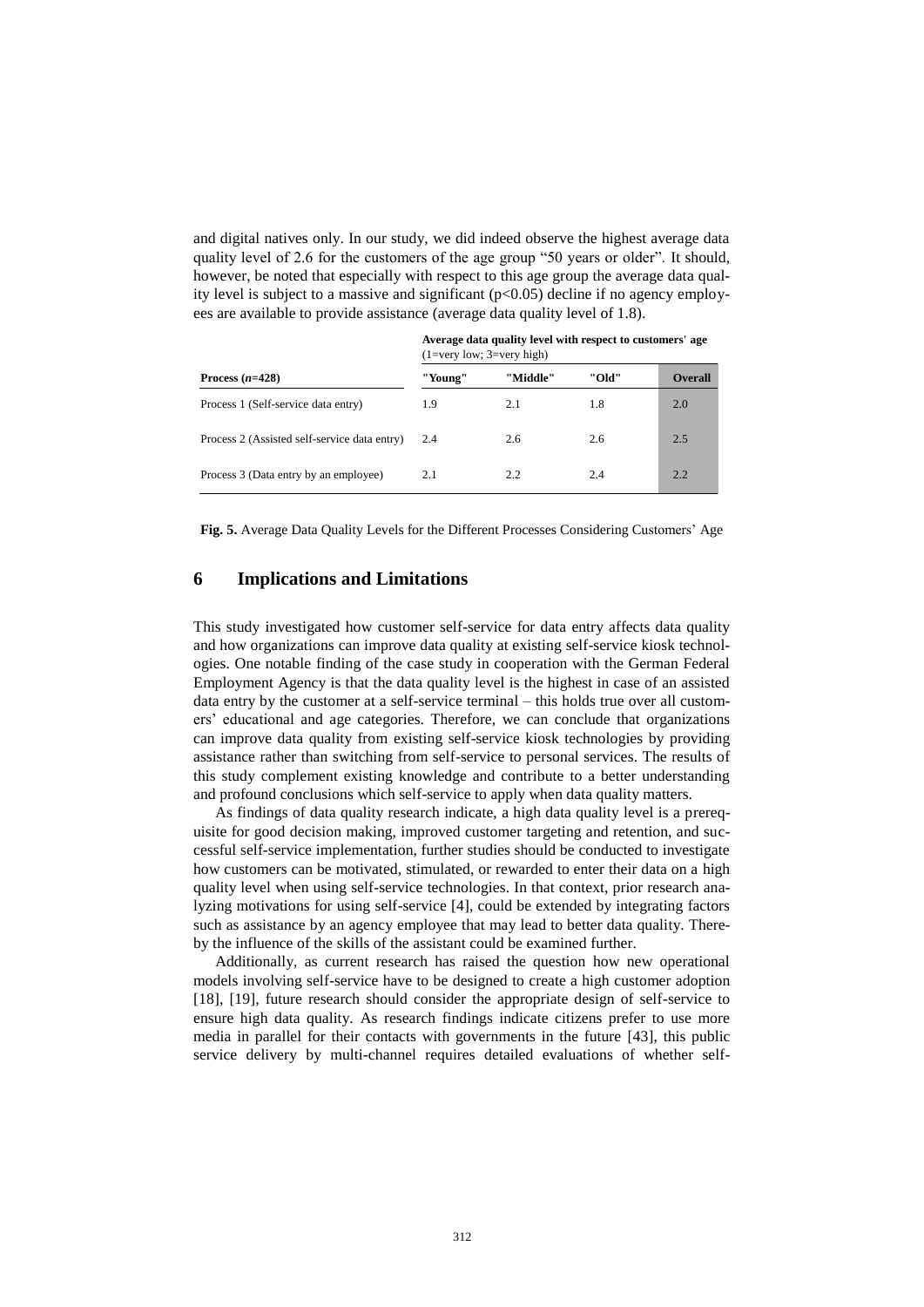services should be applied, whether assistance should be provided and which data quality level should be targeted. Furthermore, negative side-effects such as overproportional need of assistance could occur and hence have to be considered. There exist first approaches that develop quantitative economic decision models to assess self-service data entry effectiveness and efficiency (e.g. [44]), but do not integrate the data quality dimension so far. Thus, future research should integrate existing data quality metrics (e.g. [32]) in economic models for self-service implementation.

As decision makers rarely take the effects of data quality into account when deciding on the implementation of self-service for data entry, our study has several implications for practice. First, as our research indicates an assisted self-service process for data entry at existing self-service kiosk technologies can be a viable alternative to the traditional data entry by an employee and to the implementation of unassisted selfservice. Second, as poor quality can lead to wrong decisions resulting in high costs [45], our study helped revealing one of the major cost factors decision makers should consider when implementing self-service. Third, when deciding on the application of self-service, the new roles, the required skills and learning processes for both, employees and customers have to be considered [46]. Finally, in the Federal Employment Agency case, it proved very helpful to conduct a pilot study and apply a multimethod approach including qualitative and quantitative analyses in order to get deeper insights in the different self-service processes. Thus, we encourage practice to conduct preliminary pilot studies incorporating different sources of evidence.

Nevertheless, there are several limitations in this study. First, we only conducted a single case study in one country. However, the German Federal Employment Agency is one of the largest public sector institutions in Europe. Thus, we can assume that our results have certain significance. Nevertheless, future research should consider further cases in other industries and countries to validate the results. Second, in the case study conducted we focused on one possibility of data entry in self-service. As providing data at a kiosk could be different from performing data entry online or via social media, further research should analyze similarities and differences between different channels. This is of special importance as social media is currently already influencing self-service adoption in the public sector [47]. Third, we only conducted surveys with the placement advisors and did not include the customers' point of view. As selfservice require both, customers' and organizations' interaction, future research could analyze why self-service may harm data quality (from the customers' point of view) to understand why quality problems may exist. Finally, in our analysis we focused on completeness which is indeed one of the most important data quality dimensions. Nevertheless, further research should also include other important data quality dimensions like correctness, currency, and consistency (cf. e.g. [41]).

## **7 Conclusion**

Self-service kiosk technologies for data entry seems a promising means to integrate customers into the value chain and make business processes more efficient with respect to working time and costs. However, many companies and public institutions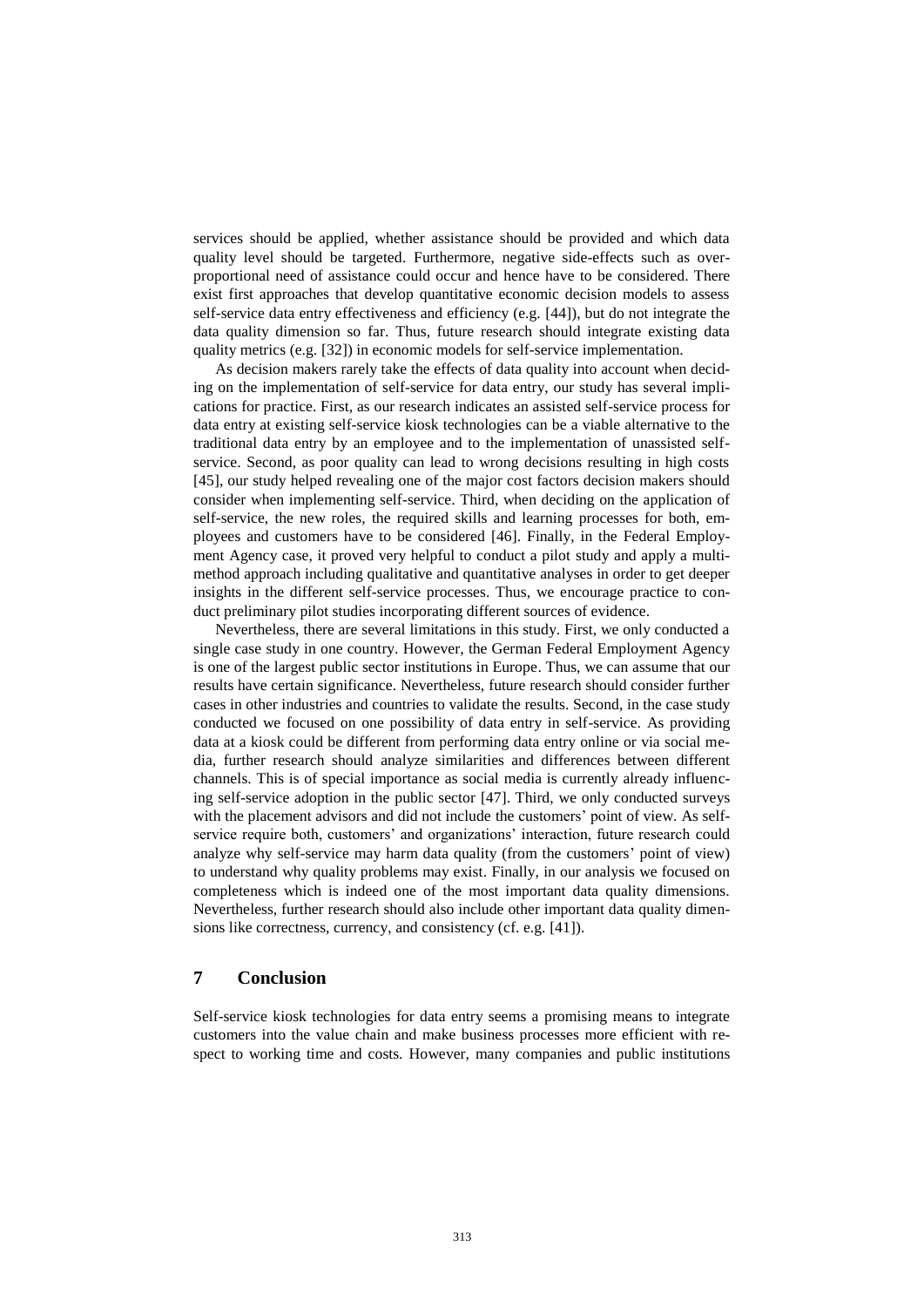like the German Federal Employment Agency fear potential data quality problems, if data is entered by customers themselves, and therefore still hesitate to adapt their business processes to make use of customer self-service kiosk technologies. To shed light on this contemporary phenomenon, we decided to draw on case study research (cf. [33]) to investigate in depth and within a real-life context how customer selfservice for data entry affects data quality and how organizations can improve data quality at existing self-service kiosk technologies. Our main results are twofold. On the one hand, the survey and the interviews reveal that employees are somehow skeptical about customer self-service kiosk technologies for data entry and point out negative effects with respect to data quality (to a certain extent this skepticism seems to stem from anxieties around possible job reductions due to the growing use of selfservice technologies). On the other hand, analyses of the 428 data sets resulting from the data entry step show that data quality is the highest (even higher compared to data entry by an employee) in case of an assisted data entry by the customer at a selfservice terminal with agency employees providing help and answering questions. It is remarkable that this result holds over all customers' educational and age categories, a fact that indicates that self-service kiosk technologies should not be reserved for young people and digital natives only. Overall, our research provides first interesting insights on how customer self-service for data entry affects data quality. Beyond that, we hope that it will open doors for further research in this exciting research area.

#### **Acknowledgement**

We gratefully acknowledge the funding we received from the Dr. Theo and Friedl Schöller Research Center for Business and Society at the University of Erlangen-Nuremberg, Germany.

#### **References**

- 1. Forrester: Navigate The Future Of Customer Service, http://www.forrester.com/pimages/rws/reprints/document/61372/oid/1-MFMBRM (Accessed 01.05.2014) (2013)
- 2. Castro, D., Atkinson, R., Ezell, S.: Embracing the self-service economy. The Information Technology & Innovation Foundation (2010)
- 3. Sharma, A., Tzokas, N.: Personal Selling and Sales Management in the Internet Environment. Lessons Learned. Journal of Marketing Management 18, 249–258 (2002)
- 4. Meuter, M.L., Ostrom, A.L., Roundtree, R.I., Bitner, M.J.: Self-Service Technologies: Understanding Customer Satisfaction with Technology-Based Service Encounters. Journal of Marketing 64, 50–64 (2000)
- 5. Asgarkhani, M.: The Effectiveness of e-Service in Local Government: A Case Study. The Electronic Journal of e-Government 3, 157–166 (2005)
- 6. Lengnick-Hall, C.A., Claycomb, V., Inks, L.W.: From Recipient to Contributor: Examining Customer Role and Experienced Customers. European Journal of Marketing 24, 359–383 (2000)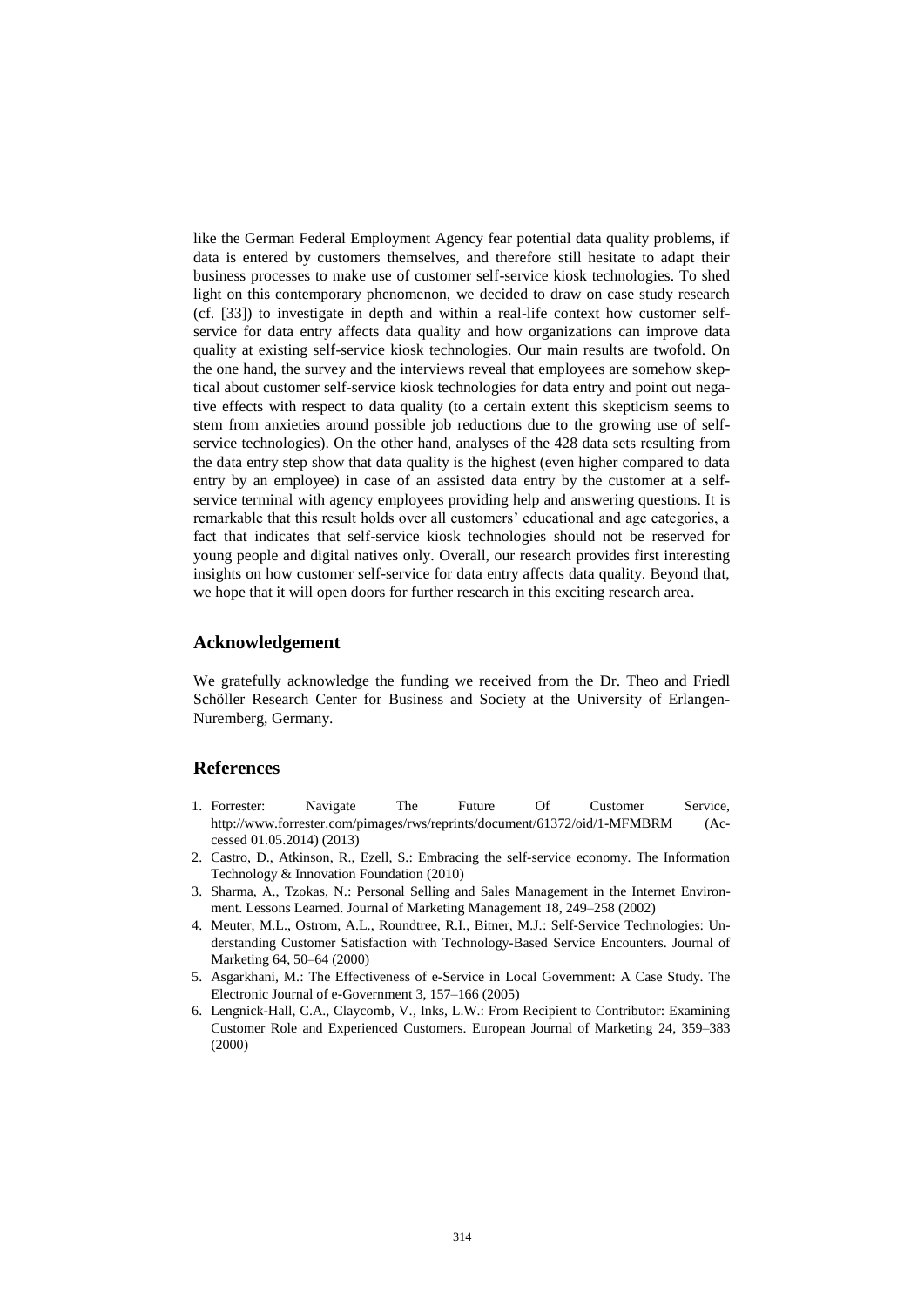- 7. Mattheiss, E.E., Schrammel, J., Tscheligi, M.: Added Value of In-Situ Methods in Usability Evaluation of a Self-service Ticketing Machine with a View on Elderly Users: A Case Study. Information Quality in e-Health. Lecture Notes in Computer Science 7058, 595–606 (2011)
- 8. Waxer, C.: The Perks of Self-Service HRIS, http://www.hrworld.com/features/self-servicehris/ (Accessed 01.05.2014) (2013)
- 9. Reid, A., Catterall, M.: Invisible data quality issues in a CRM implementation. Database Marketing & Customer Strategy Management 12, 305–314 (2005)
- 10. Nelson, S., Singhal, R., Janowski, W., Frey, N.: Customer Data Quality and Integration: The Foundation of Successful CRM. Strategic Analysis Report Gartner Research (2001)
- 11. Dabholkar, P.A., Bagozzi, R.P.: An attitudinal model of technology based self-service: Moderating effects of consumer traits and situational factors. Journal of the Academy of Marketing Science 30, 184–201 (2002)
- 12. Lovelock, C.H., Young, R.F.: Look to consumers to increase productivity. Harvard Business Review 57, 168–178 (1979)
- 13. Mills, P.K., Richard, B.C., Newton, M.: Motivating the Client: Employee System as a Service Production Strategy. Academy of Management Review. 8, 301–310 (1983)
- 14. Payne, A.F., Storbacka, K., Frow, P.: Managing the Co-Creation of Value. Journal of the Academy of Marketing Science 36, 83–96 (2008)
- 15. Toffler, A.: The third wave. William Collins Sons, New York (1980)
- 16. Bitner, M.J., Brown, S.W., Meuter, M.L.: Technology Infusion in Service Encounters. Journal of the Academy of Marketing Science 28, 138–49 (2000)
- 17. Meuter, M.L., Bitner, M.J., Ostrom, A.L., Brown, S.W.: Choosing Among Alternative Service Delivery Modes: An Investigation of Customer Trial of Self-Service Technologies. Journal of Marketing 69, 61–83 (2005)
- 18. Kendall, J., Wright, G., Almazan, M.: Sales and Distribution Models in Mobile Financial Services, http://ssrn.com/abstract=2241839 (Accessed 01.05.2014) (2013)
- 19. Kaleem, A.: Bankers' Perceptions of Electronic Banking in Pakistan. Journal of Internet Banking and Commerce 13, 1–16 (2008)
- 20. Berry, L.L.: Discovering the Soul of Service. Free Press, New York (1999)
- 21. Kauffman, R.J., Lally, L.: A Value Platform Analysis Perspective on Customer Access Information Technology. Decision Sciences 25, 767–94 (1994)
- 22. File, K.M., Judd, B.B., Prince, R.A.: Interactive Marketing: the Influence of Participation on Positive Word-of-Mouth and Referrals. Journal of Service Marketing 6, 5–14 (1992)
- 23. Etgar, M.: A descriptive model of the consumer co-production process. Journal of the Academy of Marketing Science 36, 97-108 (2008)
- 24. Ramírez, R.: Value co-production: intellectual origins and implications for practice and research. Strategic Management Journal 20, 49-65 (1999)
- 25. Golder, P.N., Mitra, D., Moorman, C.: What Is Quality? An Integrative Framework of Processes and States. Journal of Marketing 76, 1-23 (2012)
- 26. Orr, K.: Data quality and systems theory. Communications of the ACM 41, 66-71 (1998)
- 27. Wang, R.Y., Storey, V.C., Firth, C.P.: A framework for analysis of data quality research. IEEE Transactions on Knowledge and Data Engineering 7, 623–640 (1995)
- 28. Chang, C.M.L., Hackney, R., Pan, S.L., Chou, T.: Managing e-Government system implementation: a resource enactment perspective. European Journal of Information Systems 20, 529–541 (2011)
- 29. Valos, M.J.: Structure, people and process challenges of multichannel marketing: Insights from marketers. Journal of Database Marketing & Customer Strategy Management 16, 197– 206 (2009)